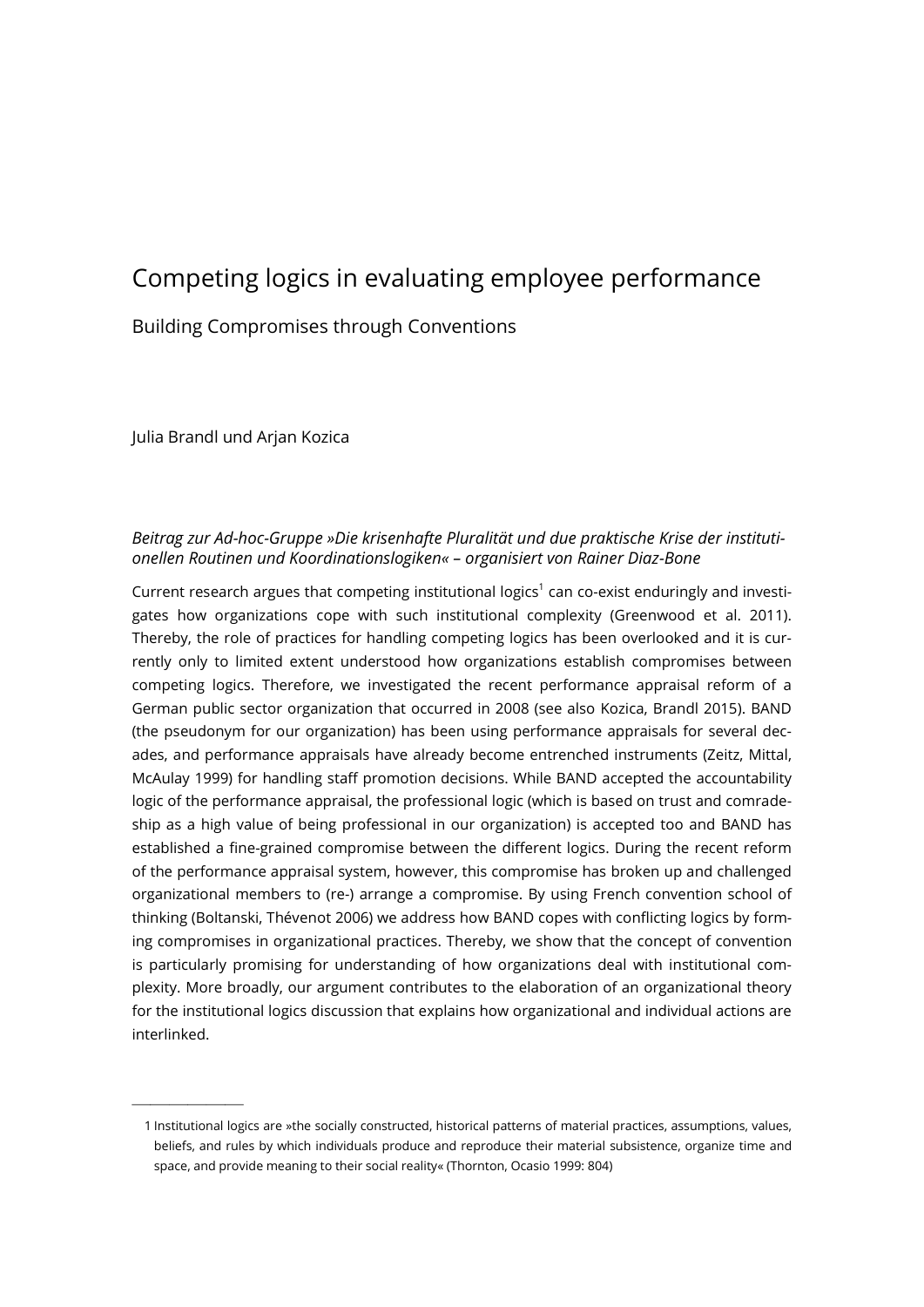# Conceptual Background

## Coping with institutional complexity: state of research

The institutional logics perspective states that different institutional logics operate in society, each representing its own sphere of norms, values, and accepted practices as well as providing different building blocks of identity (Friedland, Alford 1991; Thornton, Ocasio, Lounsbury 2012;). Organizations are exposed to multiple institutional logics, and this raises the question of how organizations internally respond to such conflicting demands (Pache, Santos 2010; Greenwood et al. 2011). Most answers of researchers on this question are anchored in basic assumptions about the nature of organizations as coalitions of members (Cyert, March 1963) and micropolitical arenas (Crozier, Friedberg 1977). Yet, the question of how organizations establish an organization-wide compromise between competing logics in face of competing pressures remains only partially answered through research based on the coalition model of organizations. Our research contributes to addressing this gap by introducing the notion of convention. The next section elaborates how the French convention school deals with institutional complexity and how hybrid organizational practices are established.

## French convention school: organizations as compromises between logics

Along with the institutional logics perspective, conventions share an interest in explaining how actors and organizations cope with institutional complexity (Thévenot 2001a; Cloutier, Langley, 2013; Jagd 2011). Three assumptions on how French convention school conceptualizes organizations and their members are important within the discussion of institutional complexity. First, French convention school sees organizations generally as »compromises« between different institutional logics (›modes of coordination‹) (Thévenot 2001a: 405). In other words, French convention school generally assumes that organizations face institutional complexity. Further, convention theory explicitly stresses that actors have critical and reflexive competencies (Eymard-Duvernay 2002: 71) and that they are able to make compromises between different logics by establishing conventions. Such compromises are agreements that »bring local and temporal compatibility between« different logics (Thévenot 2001a: 410).

Second, the French convention school assumes compromises between logics are embedded in conventions (Thévenot 2001b). Conventions are frameworks or social heuristics (Beamish, Biggart 2010) that facilitate coordinated activities in (Gomez, Jones 2000; Thévenot 1984; Kozica et al. 2014) and between organizations (Eymard-Duvernay 2002; Lazega, Favereau 2002; Thévenot 2001a). They serve as interpretative schemes by which actors interpret rules and how they could be put into practice.

Third, conventions are not natural entities or simply »found« in the environment of organizations, but rather are established through organizational members. If rules change, organizational actors face uncertainty because they cannot take the existing conventions for granted any more. This is an opportunity for adjusting conventions.

The French convention school can significantly contribute to understanding how organizations cope with institutional complexity. We show this in our empirical case study by analyzing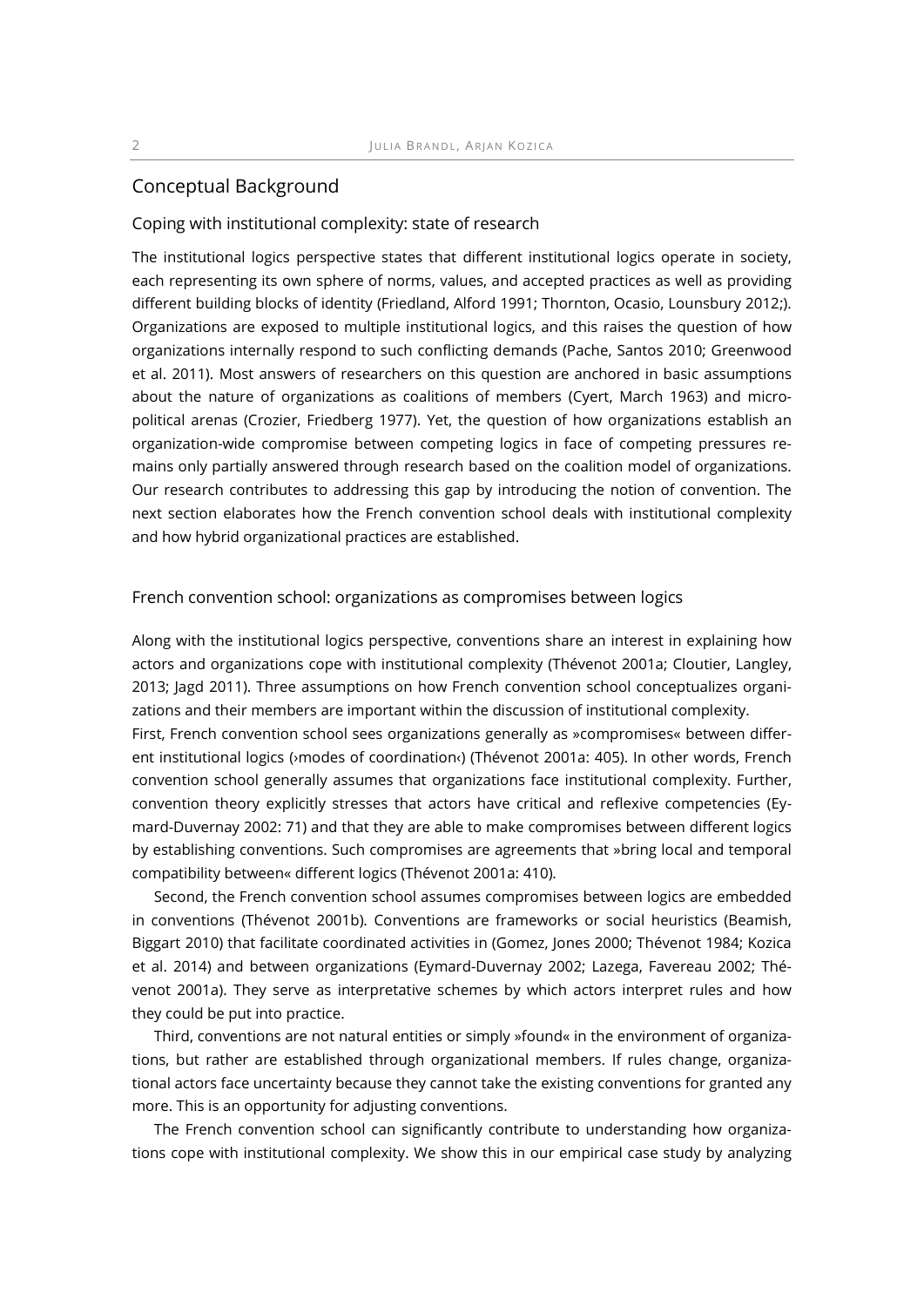what happens when actors are exposed to a regulation, looking at how these organizational members establish a compromise between different logics and embed this compromise into a convention, and describing what the resulting convention looks like. These are the main questions our following case study addresses.

# Research Context and Methodology

### Performance appraisal systems and the setting of our study

Performance appraisals are formal mechanisms or rules for making systematic judgments about the achievements of employees, and they can enable the organization to make decisions on staffing, training, and rewarding employees (Tichy, Fombrun, Devanna 1982). As for the reasons for using performance appraisals, practitioners and researchers often invoke the fact that they bring higher efficiency and effectiveness to public organizations (e.g. Grote 2000). Performance appraisals are thus based on an accountability logic which is seen as a part of a wider managerialism that has increasingly permeated the public sector (Moynihan 2008; Townley 1997).

Research has primarily analyzed the process of permeation of the accountability logic and the conflicts that accompany this permeation. Performance appraisals are then seen as an instrument where different logics collide – especially in public sector organizations – and where different organizational coalitions struggle to use »their« logic to inform concrete practices. For instance, Townley (1997) has shown that the organizational members of universities are in a position of managerial responsibility to accept the accountability logic of performance appraisals and introduced this practice when the pressure to do so has increased. Academics of these universities, however, have resisted the emphasis on the accountability logic. »Their« institutional logic of academic professionalism forms a normative and cognitive basis of critique and resistance. By stressing different interests between actors, this research offers valuable insights when performance appraisals are introduced into public sector organizations and in this way, a new logic enters the organization. It fails, however, to explain settings in which the same organizational actors face institutional complexity. Our case study at BAND is one such setting.

#### The personnel management and the performance appraisal system of BAND

BAND, the public organisation in our empirical case study, is a governmental organisation ruled by a ministry. It has over 10,000 members (civil servants and public sector workers). Personnel management is located in several different parts of the organisation. Hierarchically, the highest office of personnel management is a special department at the ministry, and is responsible for central affairs, social affairs and personnel (ASP). ASP is directly superior to the HR Division, which is the highest authority for personnel management at BAND. The HR Division shares responsibility with ASP for the principles of personnel management and for the most important operative decisions. At the operative levels of BAND, personnel management is carried out through first line managers (superiors) such as team leaders or department chiefs. A small staff of HRM pro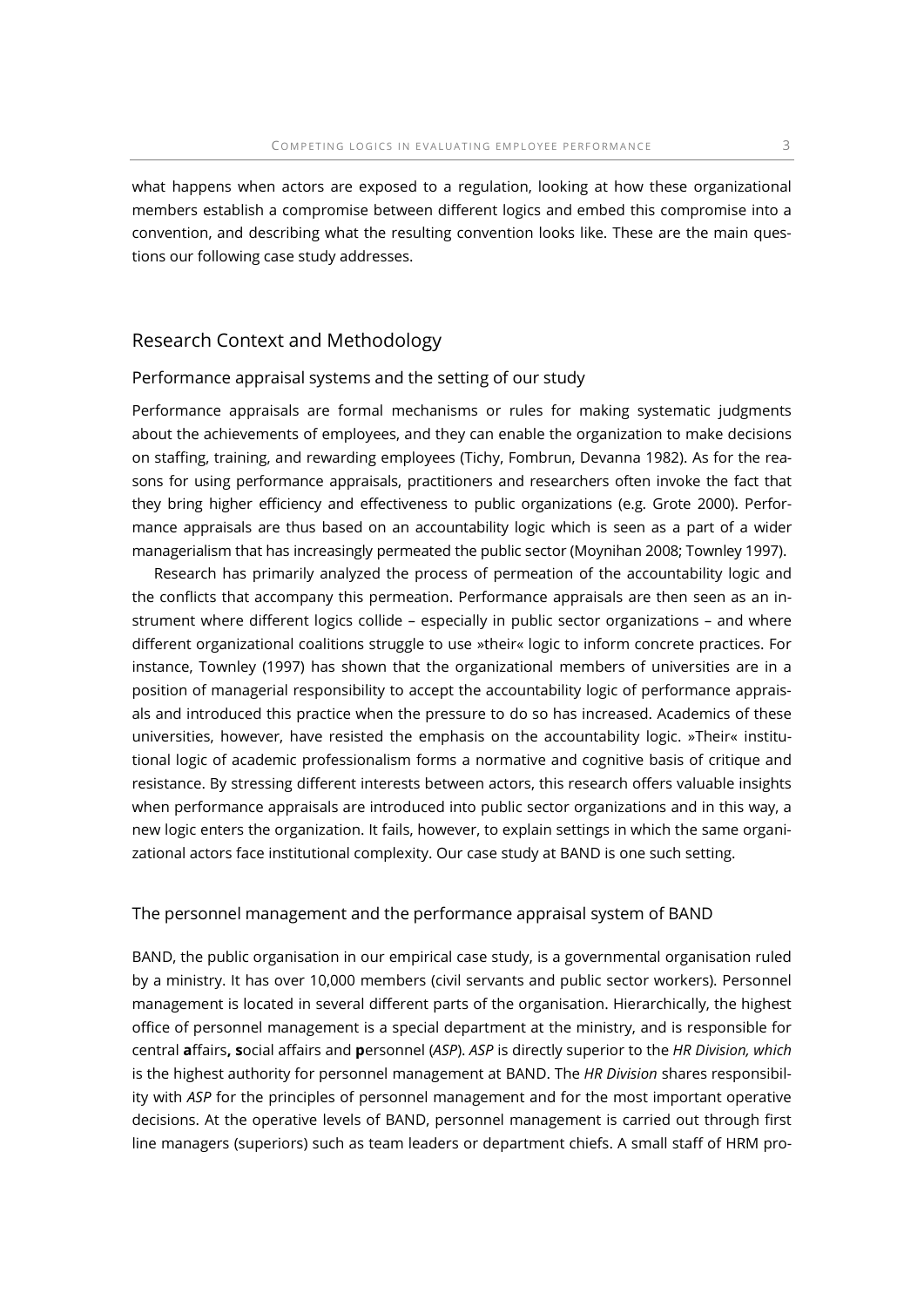fessionals (HR staff) assists superiors, mainly with administrative tasks and by delivering specific knowledge. Figure 1 depicts the structure of personnel management at BAND.



Fig. 1: The structure of personnel management at BAND

As with all public organisations in Germany, BAND operates under the German public service code (Bundesbeamtengesetz). This law requires organisations to hire and promote those candidates with the highest ›aptitude‹, ›qualification‹ and ›professional achievement‹ (BBG § 9, our translation). Although it is widely accepted that errors occur even in the most sophisticated performance appraisal, BAND takes for granted that performance appraisals are an appropriate tool for personnel decisions. BAND has been using performance appraisal systems since its foundation shortly after World War II. BAND's performance appraisal system is defined by the Central Regulation for Performance Appraisals (CRPA) and several implementing provisions.

Performance appraisal systems assemble many people with different organisational roles, competencies and responsibilities. Based on their position in the organisation they enact regulations and implement provisions (e.g. ASP), conduct performance appraisals (superiors) or distribute social goods (HR Division). The information which is codified in conducted performance appraisals is relevant for personnel decisions such as promotions, personnel placements, and the selection of civil servants who are able to graduate from middle-level to upper-level. The HR Division is responsible for such decisions. Table 1 lists the personnel who take part in the performance appraisal system.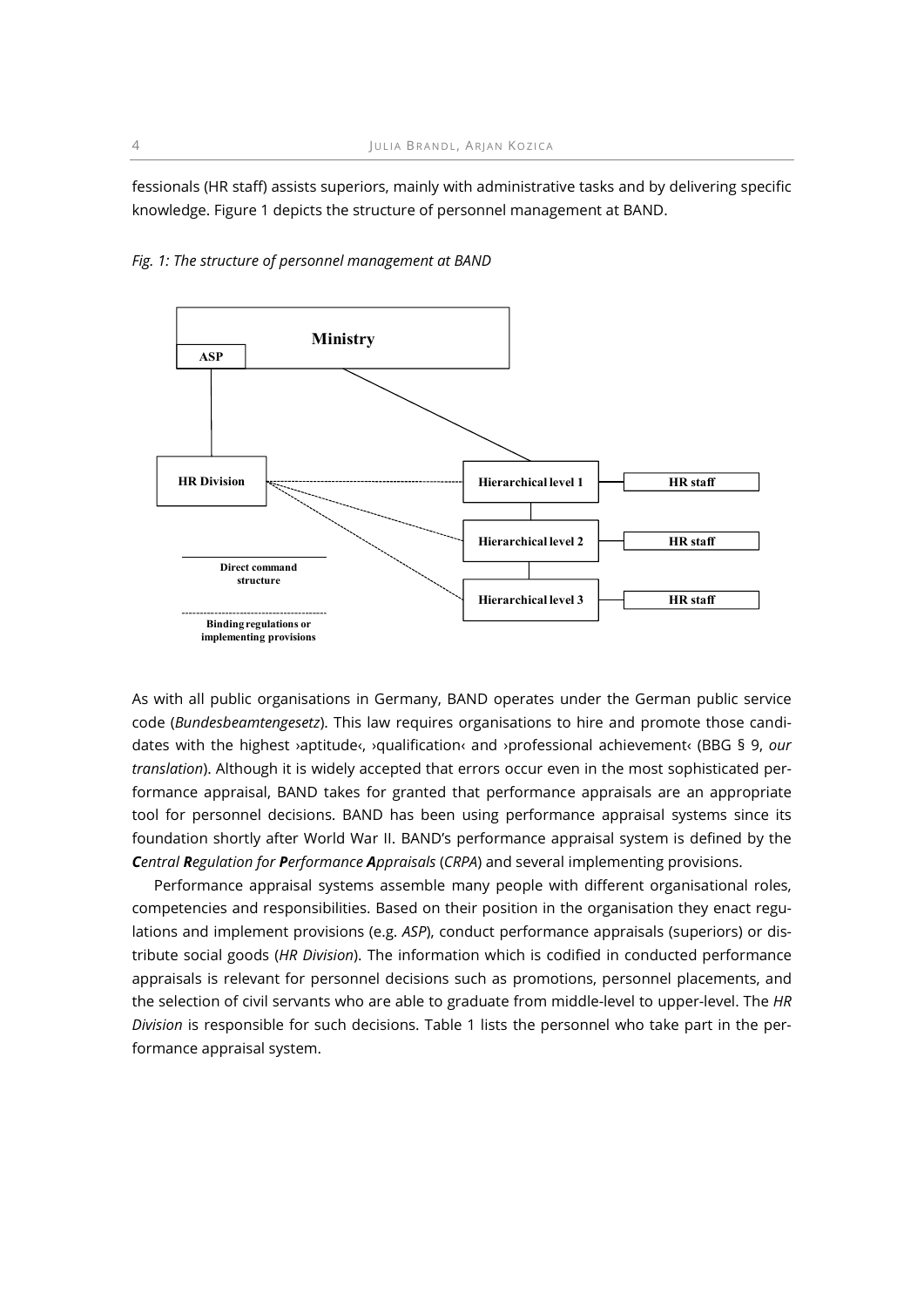| <b>Organisational units of BAND</b>                                                                             | Tasks in the performance appraisal system                                                                                                                                                                                                                                                                            |
|-----------------------------------------------------------------------------------------------------------------|----------------------------------------------------------------------------------------------------------------------------------------------------------------------------------------------------------------------------------------------------------------------------------------------------------------------|
| Ministry/ASP<br>(Ministry and the special de-<br>partment for central affairs,<br>social affairs and personnel) | Enactment of general regulations and implementation require-<br>ments<br>Leading of subordinate units, especially the HR Division                                                                                                                                                                                    |
| <b>HR Division</b>                                                                                              | Enactment of implementation regulations<br>Moderation of the performance appraisal process (e.g. timeline,<br>different conferences for reconciliation of results)<br>Control of accuracy and completeness of performance apprais-<br>als<br>Distribution of social goods based upon the performance ap-<br>praisals |
| HR staff in subordinate units                                                                                   | Moderation of the performance appraisal process within their<br>-<br>area of responsibility and within the superior regulations (e.g.<br>timeline, conferences for reconciliation of results)<br>Control of accuracy and completeness of performance apprais-<br>als                                                 |
| Superiors (Team leaders, etc.)                                                                                  | Appraisal of their subordinates, especially the accomplishment<br>of their performance appraisals                                                                                                                                                                                                                    |
| HR staff (related to superiors)                                                                                 | Assisting superiors<br>Moderation of the performance appraisal process within their<br>organisational unit (e.g. timeline, different conferences for rec-<br>onciliation of results) and within superior regulations                                                                                                 |

Tab. 1: Task division in the performance appraisal system at BAND

Comment: Pseudonyms are in italics (e.g. HR Division) whereas formal descriptions (e.g. HR staff) are in roman type.

In the years 1987 and 1998, the CRPA was changed substantially, leading to an ever more sophisticated performance appraisal system. Basically, superiors appraise civil servants from a specific pay grade every two years. ASP is responsible for developing the CRPA regulation and is officially enacted by the undersecretary of the ministry. The HR Division develops most implementing provisions. Further, organisational subunits are allowed to enact implementation provisions for their scope of responsibility.

The change of the performance appraisal system: tightening the rules

The most recent change in regulations took place in 2008. The reason for this reform was that people engaged in the old performance appraisal system (used until 2008) increasingly experienced dysfunctions. One of the main problems was that too many appraised civil servants earned high scores in their performance appraisal, making it difficult for personnel managers in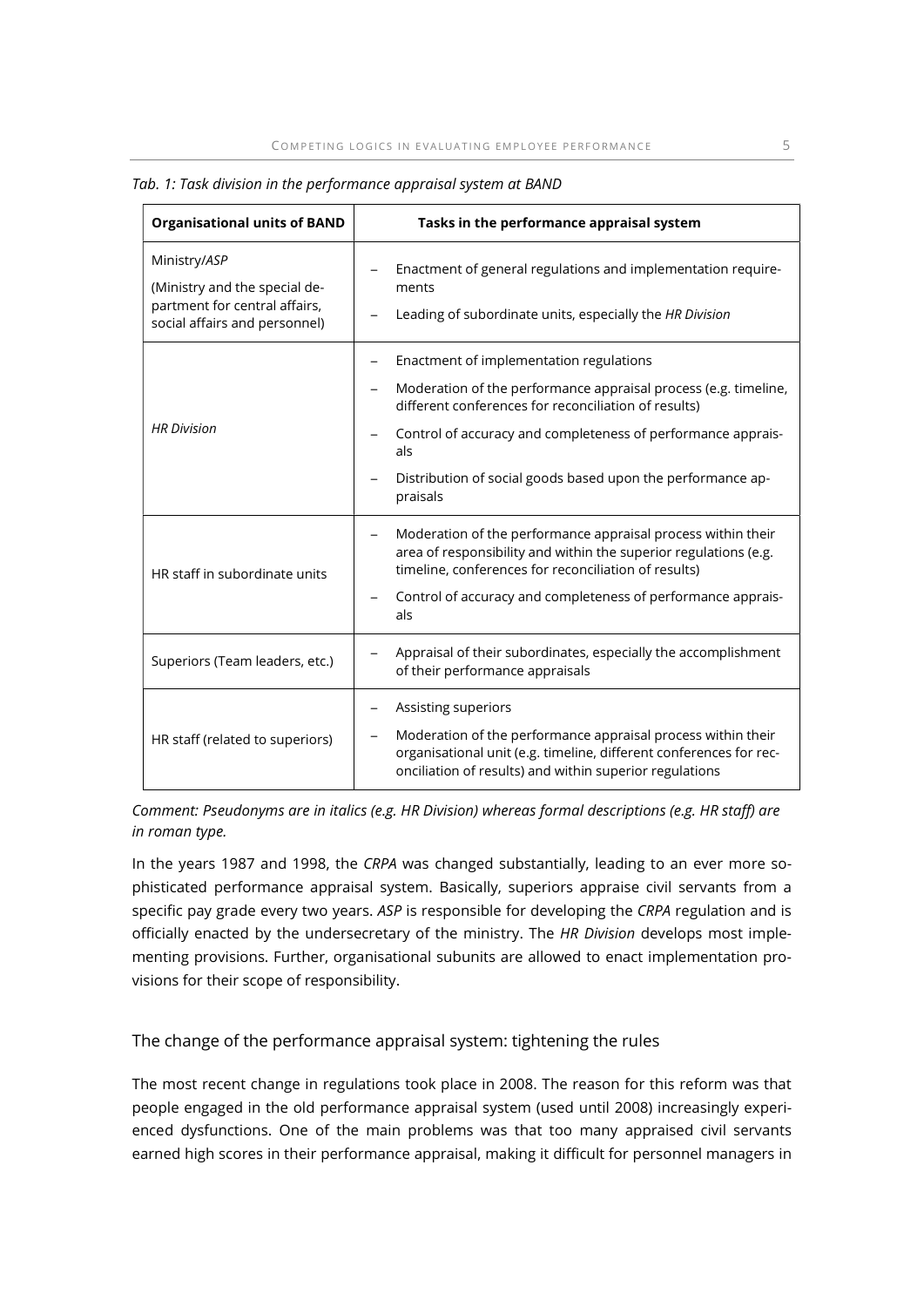the HR Division to select the best from the good (a well-known phenomenon of evaluating performance; see Meyer, Gupta 1994; Thiel, Leeuw 2002). This can be illustrated by the following statement from our interviews:

The old systems had no power anymore because too many soldiers received a 6.8 [with an absolute best average of 7 out of 16 items, comment added by the authors]. A comparison was no longer possible; therefore something new had to be created.

Although the HR Division was still able to identify candidates for personnel decisions (it never stopped doing so), BAND faced difficulties in legitimising its decisions. This raised a problem and in tackling this problem, BAND decided to establish >clearer structures‹ (Wilson, 2002: 628). ASP introduced a new central regulation for the performance appraisal system (CRPA). The new CRPA contained several new rules. In our study, we focus on the ›20/80‹ rule, because this rule caused the most uncertainty and intense critiques (as we found in our interviews). This rule is described below.

- ̶ Performance appraisals are conducted within defined reference groups of appraisees (e.g. following their ranks). In these reference groups, however, there are often subordinates of different superiors. Superiors hence have to coordinate the performance appraisal ratings of their subordinates with other superiors. Reference groups are governed and coordinated by, for instance, HR staff in a regional division (i.e. on a ›middle‹ hierarchical level).
- ̶ Superiors are rigorously forced to rank the appraised civil servants of a reference group in a sequential order (that means into the best, the second best, etc. down to the ›worst‹).
- ̶ Superiors have to separate a group of top performers. The top 20 per cent are allowed to have an arithmetical average score of 7.5 (with the best score being 9) and the other 80 per cent must have an average score of 5.5.

The difference between the old and new regulation is best described by the following statement of one of the interviewees:

However, in the old system there has been the opportunity for appraising superiors […] How can I describe this? […] I was in the function of a group leader. As a group leader, I have written appraisals for my superior [who was responsible for the appraisals of the civil servants, comment added by the authors]. When I told my superior that I have two high-performance team members, I was able to assess them both notably positively. Now when I have two high-performance team members, I have to tell one of them, ›You are worse, therefore you are assessed as downgraded‹.

It was this against background that we conducted our case study, of which the mythological aspects are explained in the next section.

# Data and methodology

Our primary data set consists of 30 interviews (approximately 30-60 minutes long) and internal written documents (regulations and implementation provisions). The interviews were conducted in 2009, when the first systematic rounds of performance evaluations took place, and cover different parts of the performance appraisal system. Thirteen are with staff members in the HR Division (mainly responsible for implementing provisions and the distribution of social goods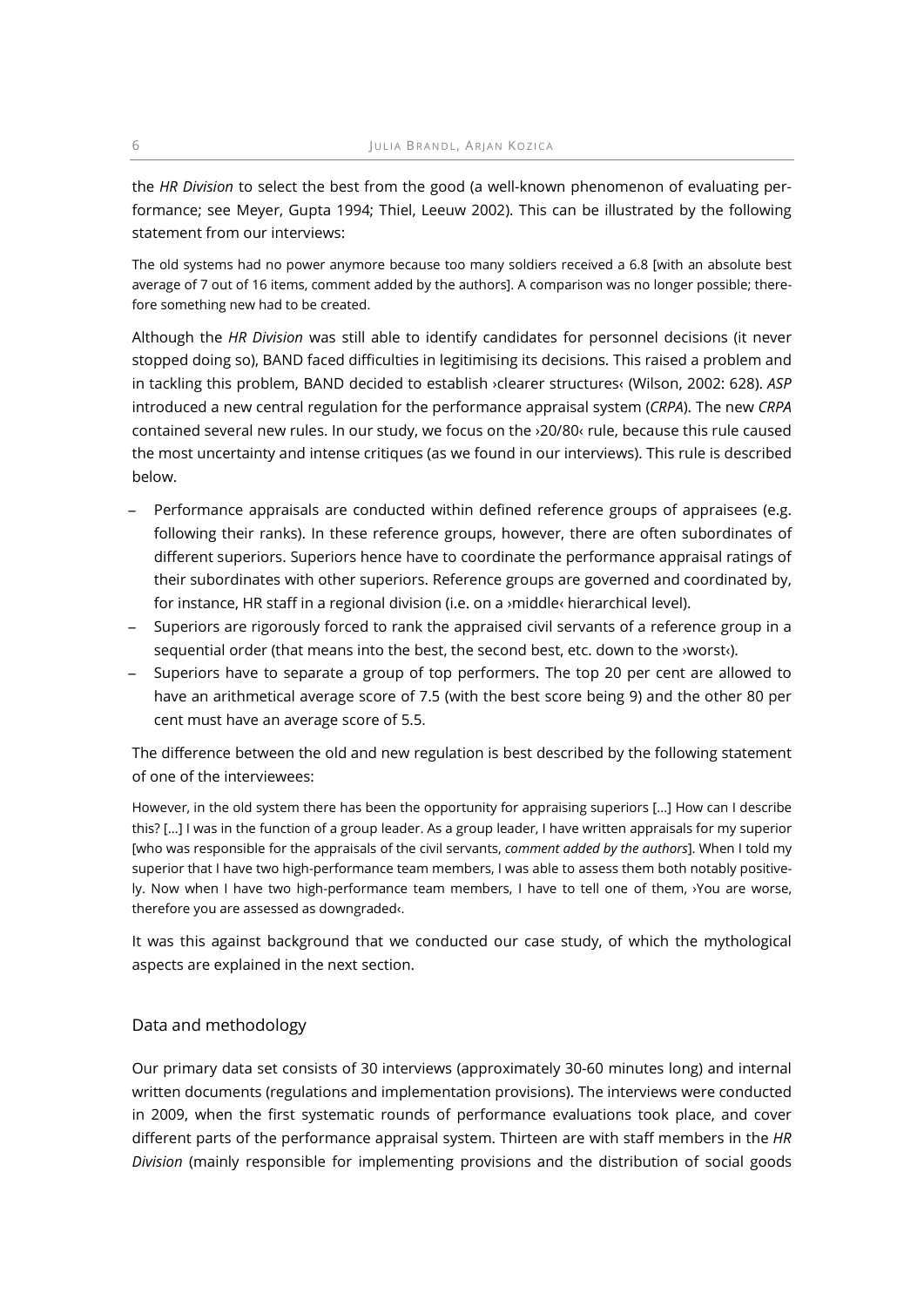like promotions), eleven with HR staff in operative departments of the HR Division, and two interviews were conducted with the department head and her deputy. Six interviews were with HR staff at different hierarchical levels (division and units) and thirteen interviews were with superiors. Data collection was based on episodic interviewing (Flick 2000). This type of interviewing is designed to activate respondents to select relevant situations within a domain and to describe the objects, terms, and conditions that make these situations relevant to them. In each interview, respondents were asked similar questions, for example, if you look back, what were your most recent experiences with the performance appraisal in this organization? How do these experiences differ from your former experiences? Do you recall a situation where you made a positive [negative] experience with the performance appraisal in this organization? The issues raised in these questions were elaborated by questions for illustrations and specifications. We have depicted further details on our research method elsewhere (Kozica, Brandl 2015).

## Case Analysis

## Reactions to the changes of the performance appraisal system

The old system allowed superiors to follow the professional logic of being a good comrade to a certain extent. Within the old performance appraisal system, superiors were able to rate most of their appraised civil servants numerically with high scores. Thereby, it was partially possible to disguise (relatively) bad performance ratings. This is due to the average scores of all performance appraisals at BAND not being transparent. Overall, scores have inflated over the years. In some occupational groups and pay levels (e.g., technical middle-level civil servants), the average score of the 16 appraisal items was 6.4 on a 7,0 rating scale (!) for outstanding performance. Hence, even a score of 6.3 was beyond the average and not a good performance appraisal rating. This, however, has often not been recognized by appraisees who receive performance appraisals beyond the average scores. One reason for this was that average scores increased every year and, to say it simply, a 6.3 on a scale of up to 7,0 sounds good. Essentially, the old performance appraisal system allowed superiors to disguise performance ratings and to avoid responsibility. Our interviewees described this, for instance, as follows:

This juxtaposition […] always existed. However, it wasn't openly communicated. Then there was the difference between 6,07 and 6,08, deciding who will become an upper-level civil servant and who not. But everyone had the feeling that he was judged well, the superior was out of the woods, and said, »I did all sorts of things for you.«

Even when superiors appraise civil servants in accordance with their (perceived) bad performance, they have not been forced to communicate this in a face-to-face dialog. This was actually rationalized in the organization and followed their professional logic of being a good comrade and colleague as well as supporting and caring for each other. Although the consequences for the appraised organizational member had been the same (e.g., no promotion), the interpersonal relationship between a superior and their appraised civil servant was not negatively affected. The old performance appraisal system, as it was enacted in practice, was thus a compromise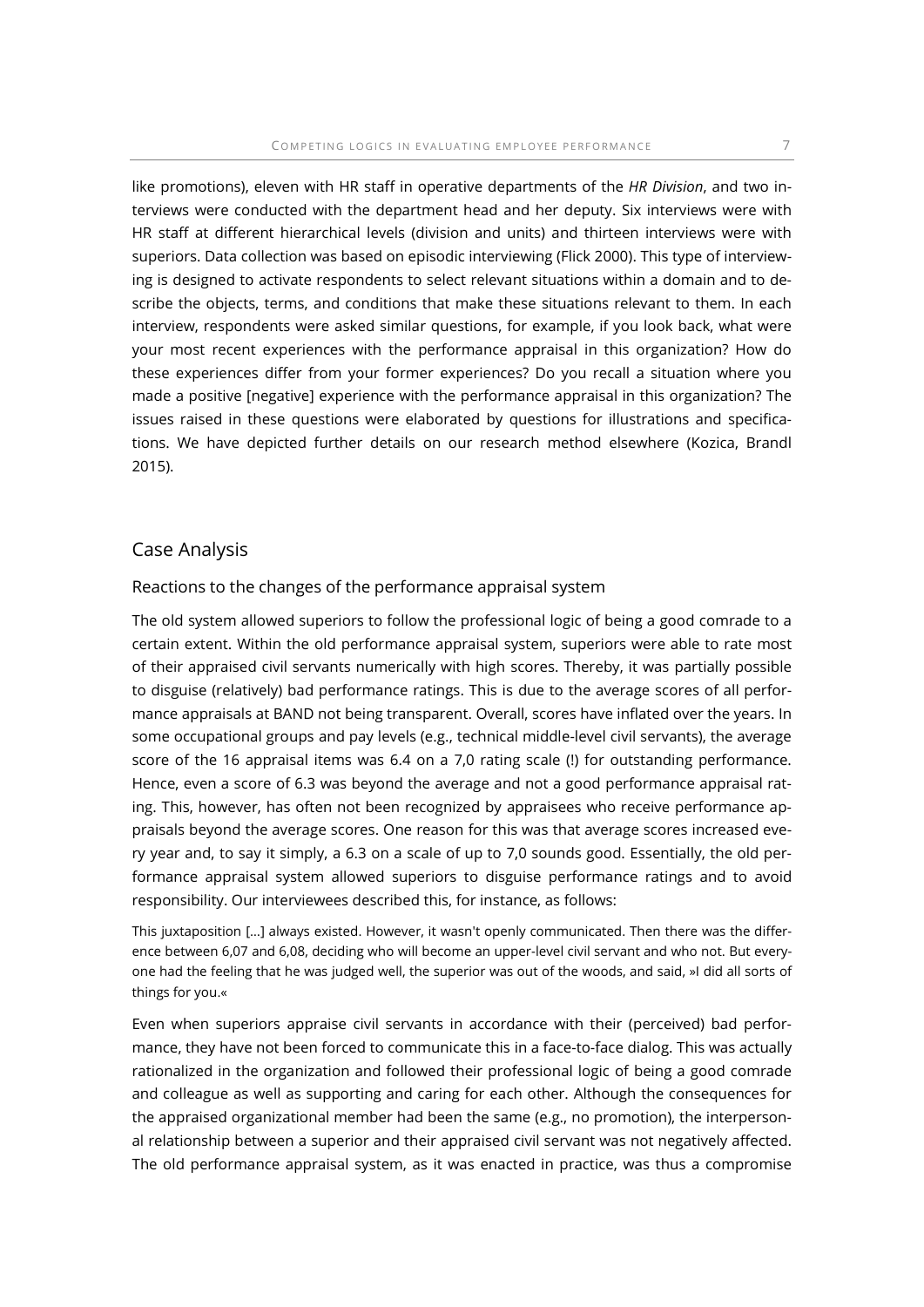between different logics (Townley 1997, 2002). However, the new system, especially the 20/80 rule, limited the scope of superiors since rankings have to be communicated and scores have to follow strict rules. This rules caused trouble because superiors did not enact purely on the accountability logic but rather still followed their professional logic.

#### Making compromise by establishing a convention

About one year after the new regulation, CRPA initiated the first systematic round of conducting performance appraisals. In this first round, superiors had to appraise their middle-level civil servants (simultaneously at every part of BAND). Due to the fact that the former way of conducting performance appraisals was no longer amenable, a critical situation for superiors emerged. Since rules are generally incomplete, the question of how to put the new regulation into practice arose among HR staff and superiors. Organizational actors realized this, as we can see in the following statement from one of our interviewees:

Indeed, it is said that you are to abide by the regulation, but you have to learn that in time. Truly, the regulation is one side of the story, but how to put the regulation into practice […]? Certainly, you have to work along the regulation, but experience shows you which opportunities you have.

Putting the regulation into praxis, however, is an interindividual effort rather than an individual one. Performance appraisal systems in organizations integrate different people within the organization (here, superiors, HR staff members, and personnel managers at the HR Division). All of these organizational members (despite being located in different areas of the organization) had to negotiate the rule change and had to establish a shared understanding.

What happened at BAND in this phase? Superiors evaluated the new situation, identified problems with the new regulations, and formulated criticisms in daily talks, meetings, written statements, and complaints. In other words, the organization was in turmoil (Hallett 2010). Superiors criticized the new system, for instance, increasing bureaucracy, lowering practicability, and creating the need to coordinate with other superiors when appraisees were in the same reference group. These criticisms did not trigger new reform processes in themselves, but rather are a part of the current reform process which has already been initiated. BAND recognized these criticisms and organized different ›round tables‹, workshops, and conferences. Furthermore, the new performance appraisal system was a topic at the highest hierarchical level beneath the ministry itself. These venues have been used for formulating criticisms and discussing possible solutions. The HR Division made some minor adaptations of the formal regulations by issuing new implementing provisions. Thereby, they »absorbed« some of the criticisms.

With these activities, organizational members established a convention of how to conduct performance appraisals. In what follows, we depict the content of this convention and show how different logics are embedded in this convention. Hereby, we will focus on the »20/80-rule« which has engendered massive criticism. Basically, we have identified two ways of how superiors reacted: they did identity work by stressing their »proper role« and they negotiated a compromise between accountability and professional logic on how to perform the appraisal.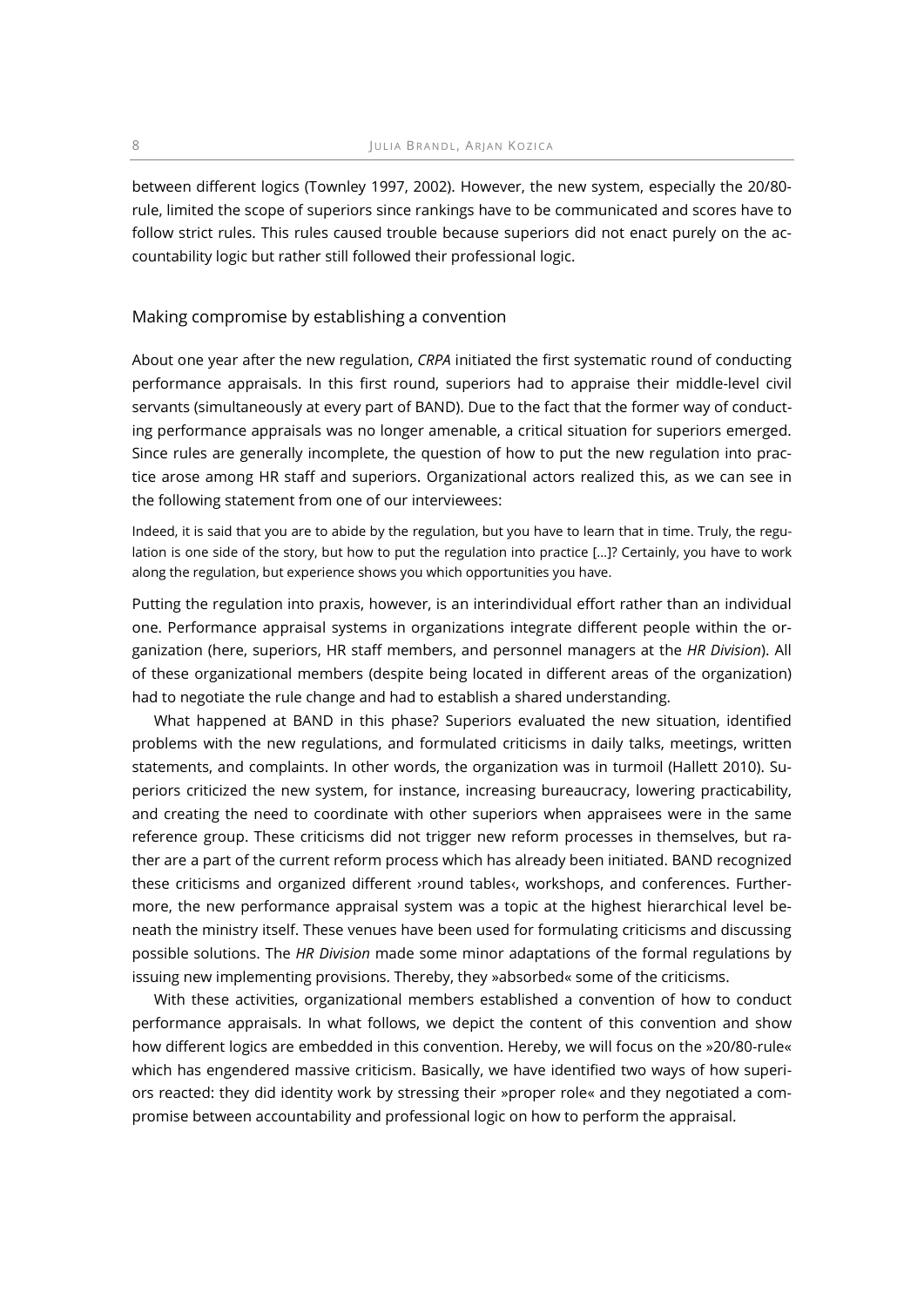#### Stressing the proper role of superiors

The new 20/80-rule and the need for a detailed ranking of appraised civil servants had a serious consequence: superiors were not able to partially disguise their performance appraisal ratings anymore. The following statement expresses the conflict which had been solved in the old system, but became a problem in the new performance appraisal system:

However, as the boss, I get into trouble, I have to explain that exactly. And I have – when I inform number 17, 18, 19 about their performance appraisal – a huge emotional problem. Formerly, I could write, »Yes, he is in the inferior third«. That was indeed bad, but it didn't let on that he was the worst. And that is exactly the different in the new performance appraisal system. As the boss, you have to be straightforward and you have to explain exactly. On the other hand, I have the advantage (there is an advantage) that the good ones, the number 1, 2, 3 are at least seen as what they are: the best three people.

Superiors coped with this problem by using identity work that binds their identity more strongly to the accountability logic (see also Lok 2010; Meyer, Hammerschid 2006). Superiors confirm to each other (and themselves) that the proper role of superiors in performance appraisal systems is to assess and rank their civil servants, even if this is part of directly communicating with their civil servants or not. One superior told us, for instance, that the old performance appraisal system offers the possibility of »avoiding responsibility«, another stressed that there are »only very few [superiors, added by the authors], who have the courage to say, ›you are a bad guy‹«. However, both citied superiors stressed that this is exactly the role of superiors in a proper sense. Following this idea, the new performance appraisal system reminds superiors or – more plainly – forces them to fulfill their role. From this perspective, the ›tightening of the iron cage‹ works, because superiors are forced to enact the accountability logic of the performance appraisal system.

## Pawn Sacrifice

Stressing the role of the superior was not the only reaction to coping with the new rule. By establishing average scores with a compulsory distribution over the performance rating scale, the new performance appraisal system limited space for good performance appraisals. Simply stated, every good rating has its bad counterpart. As a brief illustration: a superior has ten civil servants to appraise, the best two (20 per cent) are allowed to have an average score of about 7.5. This could be matched by giving them both a 7.5 or through giving them an 8 and a 7. Following the abstract idea of a performance appraisal system, this decision should be solely based on individual performance. Superiors, however, feel responsible for supporting »their soldiers« to achieve, for instance, by promotion. This requires performance appraisals which are ›good‹ enough (in comparison to others) to get access to social goods distributed by the HR Division. Since the 80/20-rule limits good performance appraisals, superiors negotiated a new mechanism: the ›pawn sacrifice‹. By conducting performance appraisals, superiors tried to identify civil servants who were currently not dependent on a good performance appraisal, independent from their individual performance. This offers the opportunity to score other civil servants higher and support their careers. The following quotation illustrates this argument: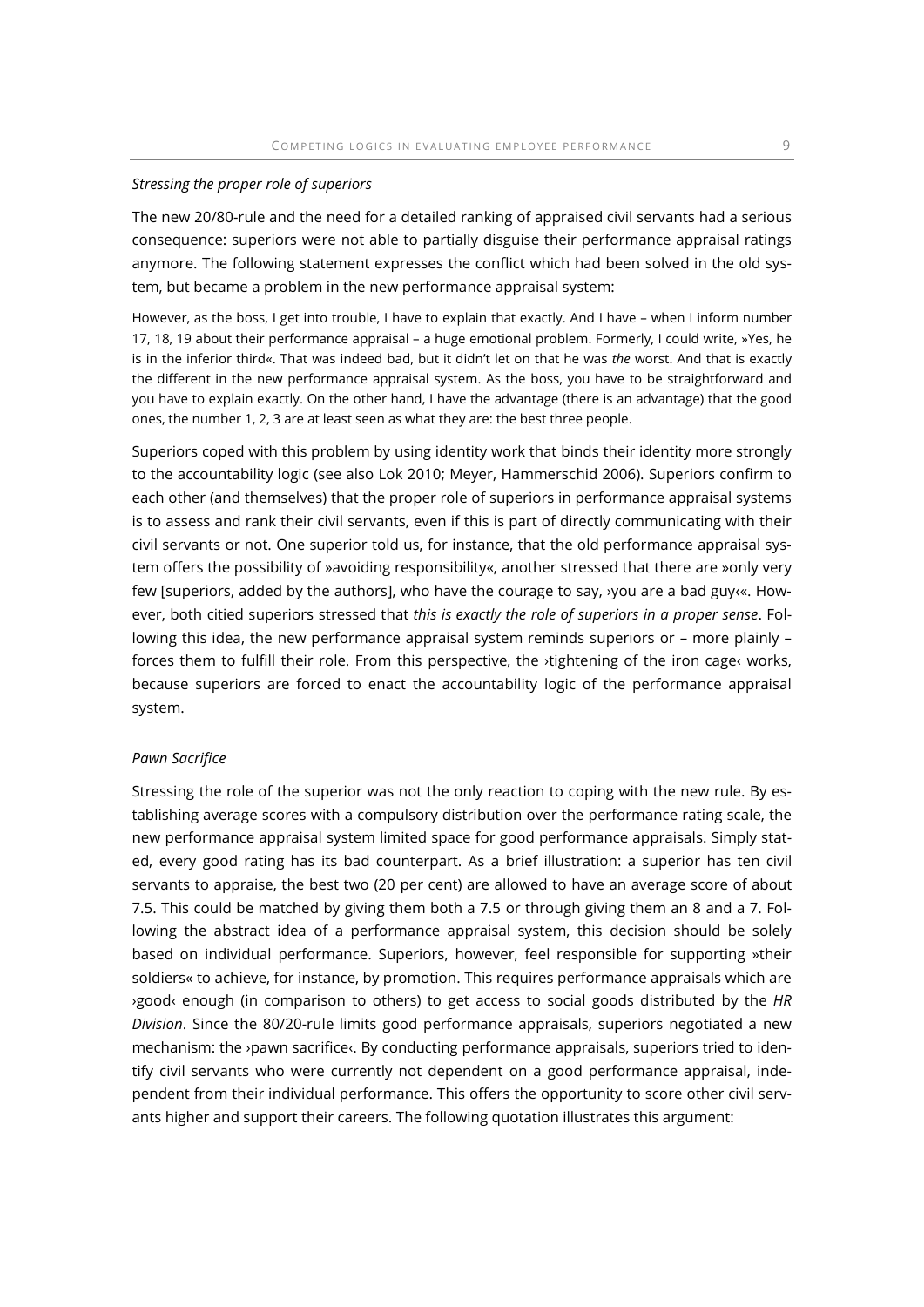You try to bend the system […].Well, who has not had a turn for career advancement? That is, a middle-level civil servant, 28 years old, newly given his civil service status, will become upper-level civil servant in ? years at the earliest. He doesn't need a 7,5 right now. I will explain that to him and say: Hey, you get a 4,0 right now and you have the chance in the next 12 years / six benchmarks, to build yourself up (...). Sure, they are wondering, »Didn't I achieve anything so far?«.

The »pawn sacrifice« – albeit, against the official regulation – is an accepted mechanism used to conduct performance appraisals. It is not an individual interpretation or an individual attempt to extract advantages. Rather, superiors negotiated the legitimate use of pawn sacrifices as a culturally accepted way to put the new regulation into practice. For instance, the new regulation was intensively discussed at a meeting where the superiors and HR staff from a regional division and representatives from the HR Division discussed the new performance appraisal system. In this discussion, superiors confirmed each other that this, although not covered by the regulation, is a commonly accepted strategy in conducting performance appraisals. Representatives of the HR Division (at this meeting but also through house journals, information letters, etcetera), however, stressed that pawn sacrifices are an applications error). They rhetorically threatened to diminish the use of pawn sacrifices through, for instance, education or tight leadership. This, however, has actually not inhibited superiors from openly confirming to each other in conferences and daily talks that using pawn sacrifices is a legitimate way to conduct performance appraisals. The use of the pawn sacrifice is generalized through negotiation which leads to a relatively stable compromise between different logics. The accountability logic of the performance appraisal system is generally accepted, but superiors strive to support ›their‹ subordinates because of a sense of comradeship and feelings of care (professional logic) (Townley 2002). Thereby, they counteract the basic idea of the performance appraisal system.

## Entrenchment of the compromise

Negotiated results were anchored in a commonly shared understanding of how to conduct performance appraisals and further in written documents (implementation provisions, reports, emails). This process resulted in an organizational performance appraisal convention in which artifacts (written documents) and shared understandings emerged from complexes which frame individual actions (here, in performing performance appraisals). As previous arrangements were no longer operating, the convention enables organizational members to anticipate how to handle the regulation, and in particular to prioritize people in the rankings. Furthermore, it enables them to locate themselves in the organization, and to exercise their roles as superiors. In doing so, the convention reduces insecurity in coordination. At the same time, this stability is a compromise between different institutional logics (Townley 2002), namely between accountability logic (represented mainly by the performance appraisal system) and professional logic (being a good comrade and colleague).

In our case, the new performance appraisal convention at BAND ›works‹ and paves the way for an efficient accomplishment of performance appraisals for the coming years. Organizational members try to avoid a the fragility that is still inherent in the convention for as long as possible. For instance, they repeatedly confirm to each other in daily communications, routines, and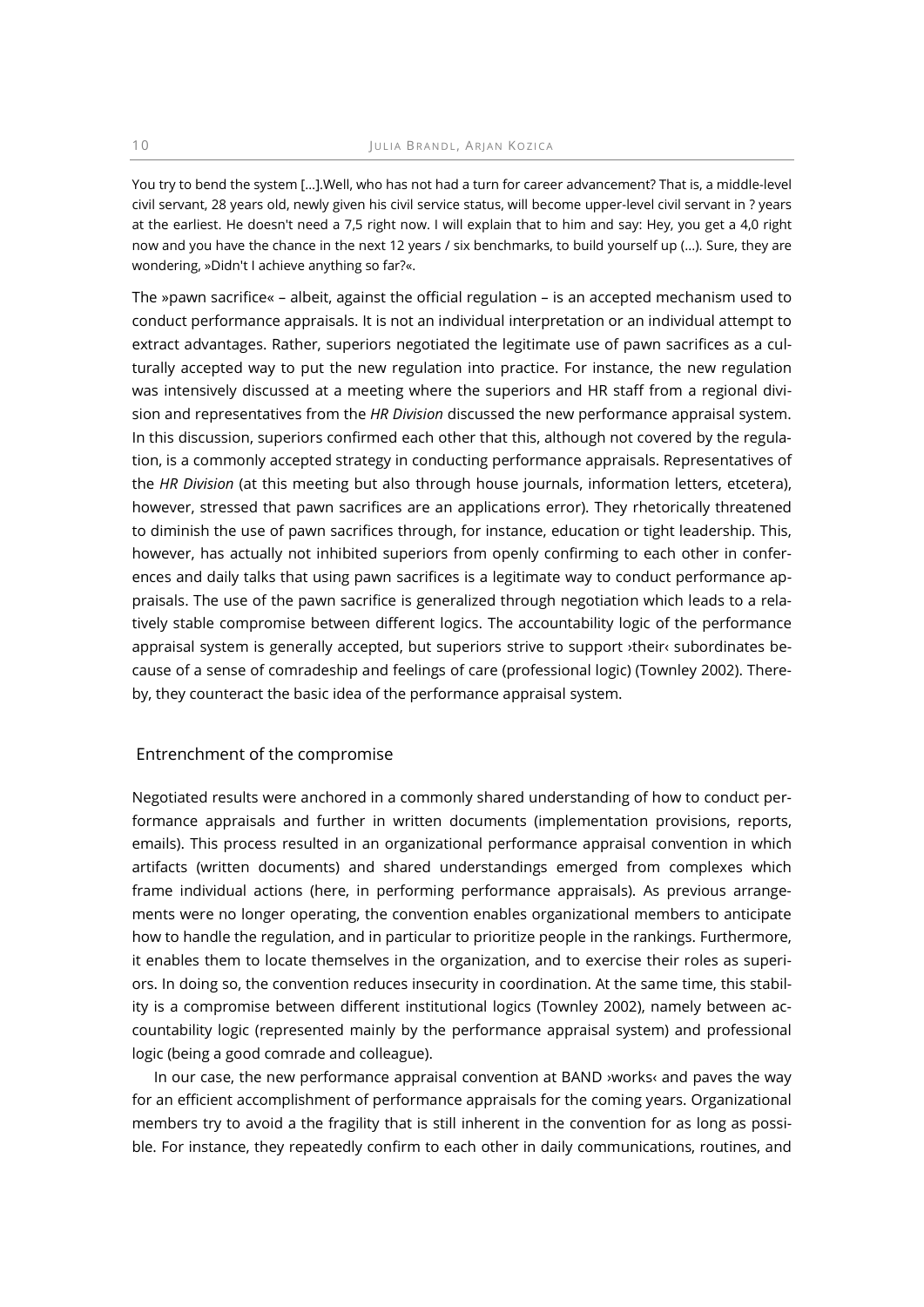rituals that the social order is ›objectively‹ existent and that this order is more or less just and reasonable (Boltanki, Thévenot 2006). These stable times, however, are not enduring. Rather, there are situations in which uncertainty becomes obvious, disturbance prevails, and where people are assailed by doubts (Wagner 1999: 424–425; see also Brunsson 1985: 37–43). This probably will lead to a new reform of the performance appraisal system.

## Conclusion

The aim of our research was to understand how organizations internally cope with competing institutional logics. Faced with institutional complexity, as our study shows, organizational members actively search for solutions on how to combine different institutional logics that they are exposed to. Since actors cannot independently interpret and apply the regulation in organizational practices bringing different actors together, organizational members must negotiate shared understandings on how to combine different logics. We found that over time organizational members established a shared understanding about how they make compromises between different logics when they conduct performance appraisals. In order to capture this phenomenon, we use insights from French convention school (Thévenot 1984; Boltanski, Thévenot 1999, 2006), a perspective that is receiving an increasing amount of attention in the field of organizational studies (Cloutier, Langley 2013; Jagd 2011). One core assumption of French convention school is that organizational members handle uncertainty in dealing with regulations by establishing conventions. Conventions impart information on how organizational members shall align conflicting institutional logics. By analyzing this organizational reform, we show how the conflict between different logics is resolved by establishing a convention. The notion of »conventions« improves our understanding of how hybrid practices are employed in organizations. It allows us to, first, describe what a hybrid practices consists of (in order to be employable) and how these practices relate to organizational actors (i.e. the situations in which they are employed), and second, describe how these practices come into existence by the activities of organizational members.

Our case study shows that the new performance appraisal convention at BAND tends to stress the formal responsibilities of superiors and increases the importance of accountability logic, while still recognizing professional logic for conducting appraisals. This outcome may be specific to the circumstances of our case setting and further research would be needed to show what causes variation in reform outcomes. In spite of this, there are also findings that are more general. First, we assume that such compromises can also be found in performance appraisal systems in other public sector organizations, but that there might be specific logics that differ between organizations. This is due to debates (or institutional demands) varying across time and space. Second, our study shows how organizational members negotiate a compromise between different logics after a new ambiguous regulation has been issued. Activities of organizational members such as raising criticism, issuing several implementing provisions, and negotiating shared understandings in daily talks and in conferences, are generally part of establishing compromises between competing logics.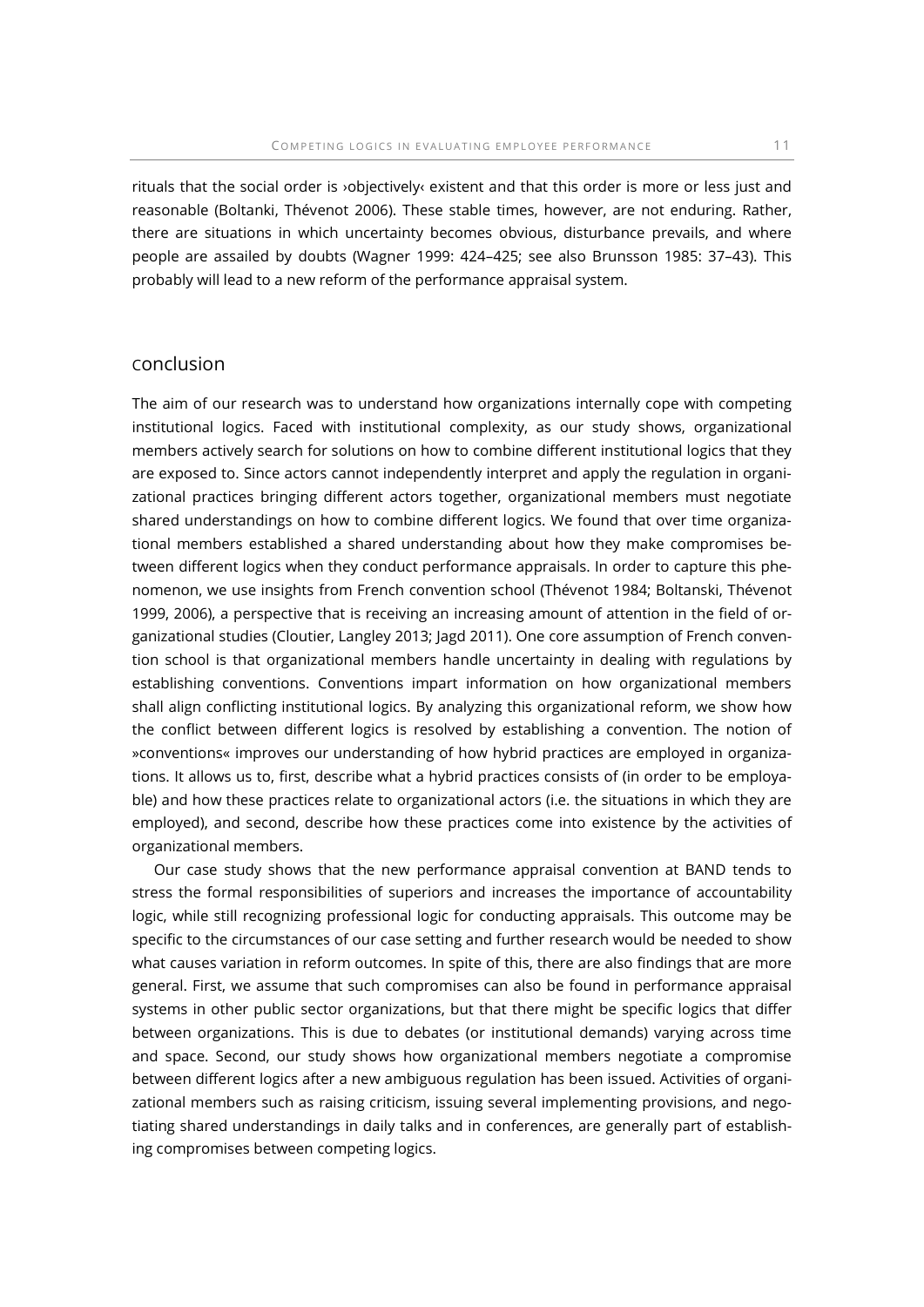# References

- Beamish, T. D., Biggart, N.W. 2010: Social Heuristics. Decision Making and Innovation in a Networked Production Market. Working Paper 0056, Collaboratory for Research on Global Projects at Stanford University, Stanford, http://crgp.stanford.edu.
- Boltanski, L., Thévenot, L. 1999: The Sociology of Critical Capacity. European Journal of Social Theory, 2(3): 359–377.
- Boltanski, L., Thévenot, L. 2006: On Justification: Economies of Worth. Princeton, NJ: Princeton Univ. Press.
- Brunsson, N. 1985: The Irrational Organization. Irrationality as a Basis for Organizational Action and Change. Avon, UK: Bath Press.
- Cloutier, A., Langley, A., 2013: The Logic of Institutional Logics: Insights from French Pragmatic Sociology. Journal of Management Inquiry, forthcoming (online first already available).

Crozier, M., Friedberg, E. 1977: Actors and Systems. Chicago: Chicago University Press.

Cyert, M., March, J. G. 1963: A Behavioral Theory of the Firm. Englewood-Cliffs, NJ: Prentice-Hall.

Eymard-Duvernay, F. 2002: Conventionalist Approaches to Enterprise. In O. Favereau, E. Lazega (Eds.), Conventions and Structures in Economic Organization. Market, Networks and Hierarchies: 60–78. Celtenham, UK; Northampton, MA, USA: Edward Elgar.

- Flick, U. 2000: Episodic Interviewing. In M. W. Bauer, G. D. Gaskell (Eds.), Qualitative Researching with Text, Image and Sound: 75-92. London: Sage.
- Friedland, R., Alford, R. R. 1991: Bringing society back in : Symbols, Practices, and institutional Contradictions. In Powell, W. W., P. J. DiMaggio (Eds.), The new Institutionalism in Organizational Analysis, Chicago : University of Chicago Press, 232–266.
- Gomez, P.-Y., Jones, B. C. 2000: Conventions: An Interpretation of Deep Structures in Organizations. Organization Science, 11, 696–708.
- Greenwood, R., Raynard, M., Kodeih, F., Micelotta, E. R., Lounsbury, M. 2011: Institutional Complexity and Organizational Responses. Academy of Management Annals 5(1): 317–371.
- Grote, D. 2000: Public Sector Organizations. Today's Innovative Leaders in Performance Management. Public Personnel Management, 29(1): 1–20.
- Hallett, T. 2010: The Myth Incarnate: Recoupling Processes, Turmoil, and Inhabited Institutions in an Urban Elementary School. American Sociological Review, 75(1): 52–74.
- Jagd, S. 2011: Pragmatic Sociology and Competing Orders of Worth in Organizations. European Journal of Social Theory, 14(3), 343–359.
- Kozica, A., Kaiser, S. Friesl, M. (2014). Organizational routines: Conventions as a source of change and stability. Schmalenbach Business Review (sbr), 66, 334–356.
- Kozica, A., Brandl, J. 2015: Handling paradoxical tensions through conventions: The case of performance appraisal, Zeitschrift für Personalforschung (ZfP), 29(1), 49–68.
- Lazega, E., Favereau, O. 2002: Introduction. In O. Favereau, E. Lazega (Eds.), Conventions and Structures in Economic Organization. Market, Networks and Hierarchies: 1–28. Celtenham, UK; Northampton, MA, USA: Edward Elgar.
- Lok, J. 2010: Institutional Logics as Identity Projects. Academy of Management Journal, 53(6), 1305–1335.
- Meyer, M.W., Gupta, V. 1994. The Performance Paradox. Research in Organizational Behavior, 16: 309–369.
- Meyer, R. E., Hammerschmid, G. 2006: Changing Institutional Logics and Executive Identities: A Managerial Challenge to Public Administration in Austria. The American Behavioral Scientist, 49: 1000–1014.
- Moynihan, D. P. 2008. The Dynamics of Performance Management: Constructing Information and Reform, Washington D.C.: Georgetown University Press.
- Pache, A., Santos, F. 2010: When Worlds Collide: The Internal Dynamics of Organizational Responses to Conflicting Institutional Demands. Academy of Management Review, 35(3), 455–476.
- Thévenot, L. 1984: Rules and Implements: Investments in Forms. Social Science Information, 23(1): 1–45.